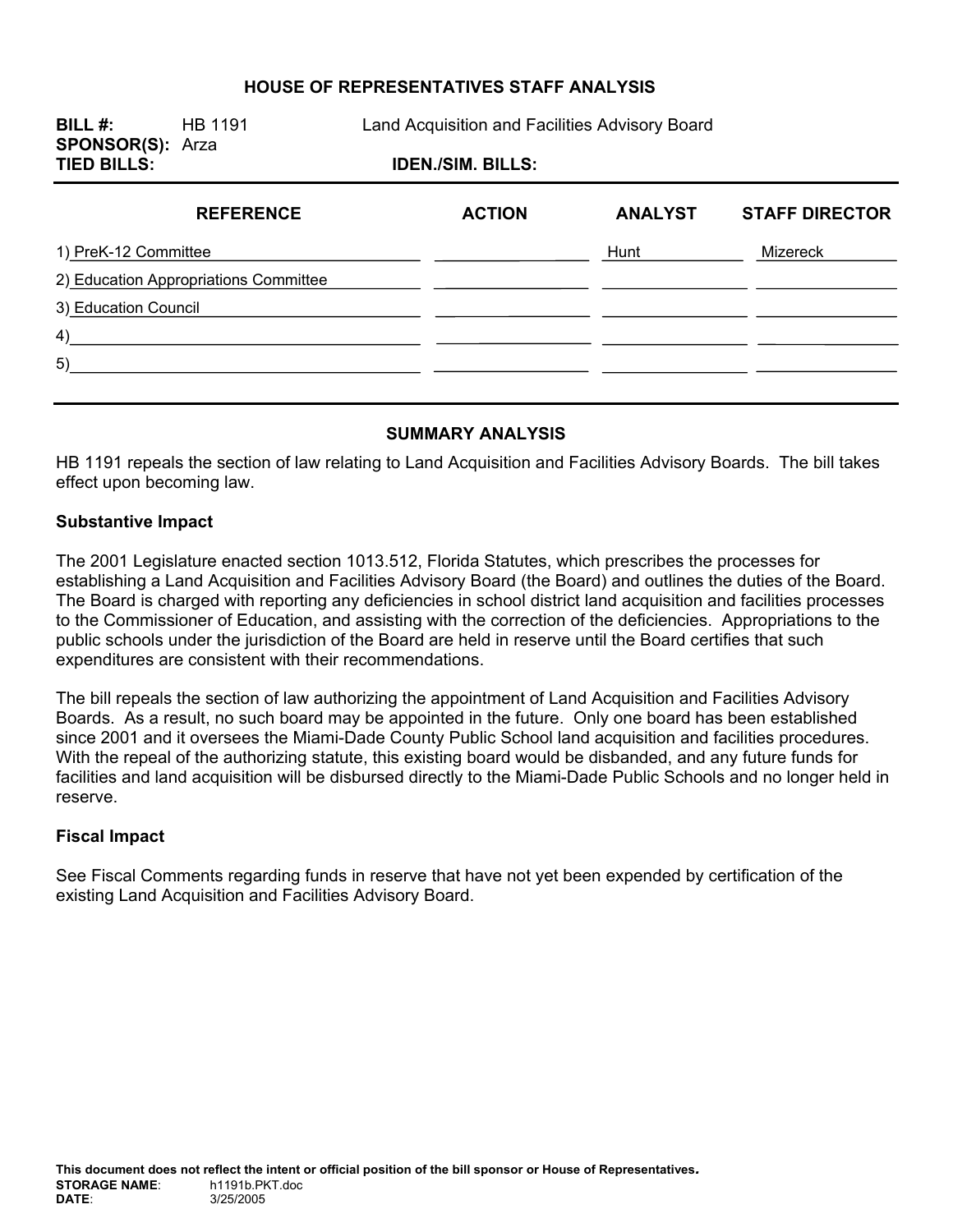## **FULL ANALYSIS**

# **I. SUBSTANTIVE ANALYSIS**

# A. HOUSE PRINCIPLES ANALYSIS:

**Provide limited government –** The bill abolishes a government oversight authority and restores responsibility to local school districts.

## B. EFFECT OF PROPOSED CHANGES:

The 2001 Legislature enacted s. 1013.512, F.S., which prescribes the processes for establishing a Land Acquisition and Facilities Advisory Board (the Board) and outlines the duties of the Board. A Board was charged with:

- Reviewing operational processes related to land acquisition and facilities,
- Reporting any deficiencies to the Commissioner of Education, and
- Assisting with the correction of the deficiencies.

If a board is convened, appropriations to a school district for the purpose of site acquisition and facilities planning are held in reserve until the Board certifies that such expenditures are consistent with their recommendations.

The bill repeals the section of law authorizing the appointment and providing the duties of Land Acquisition and Facilities Advisory Boards. As a result, no such boards may be appointed in the future. Only one board has been established since 2001, and it oversees the Miami-Dade County Public School land acquisition and facilities procedures. With the repeal of the authorizing statute, this existing board would be disbanded, and any future funds for facilities and land acquisition will be disbursed directly to the Miami-Dade Public Schools and no longer held in reserve.

The Legislature, through proviso in the 2001-02, 2002-03, and 2003-04 General Appropriations Acts, required the Governor's Office to reserve construction funds allocated to Miami-Dade Public Schools. The funds held in reserve from the 2001-02 and 2002-03 fiscal years were released pursuant to Advisory Board certification. Funds placed in reserve from 2003-2004 in the amount of \$8.5 million remain in reserve.

## C. SECTION DIRECTORY:

**Section 1:** Repeals s. 1013.512, F.S., relating to Land Acquisition and Facilities Advisory Boards.

**Section 2:** Provides that the bill is effective upon becoming a law.

## **II. FISCAL ANALYSIS & ECONOMIC IMPACT STATEMENT**

## A. FISCAL IMPACT ON STATE GOVERNMENT:

1. Revenues:

This bill does not appear to have a fiscal impact on state government revenues.

2. Expenditures:

This bill does not appear to have a fiscal impact on state government expenditures.